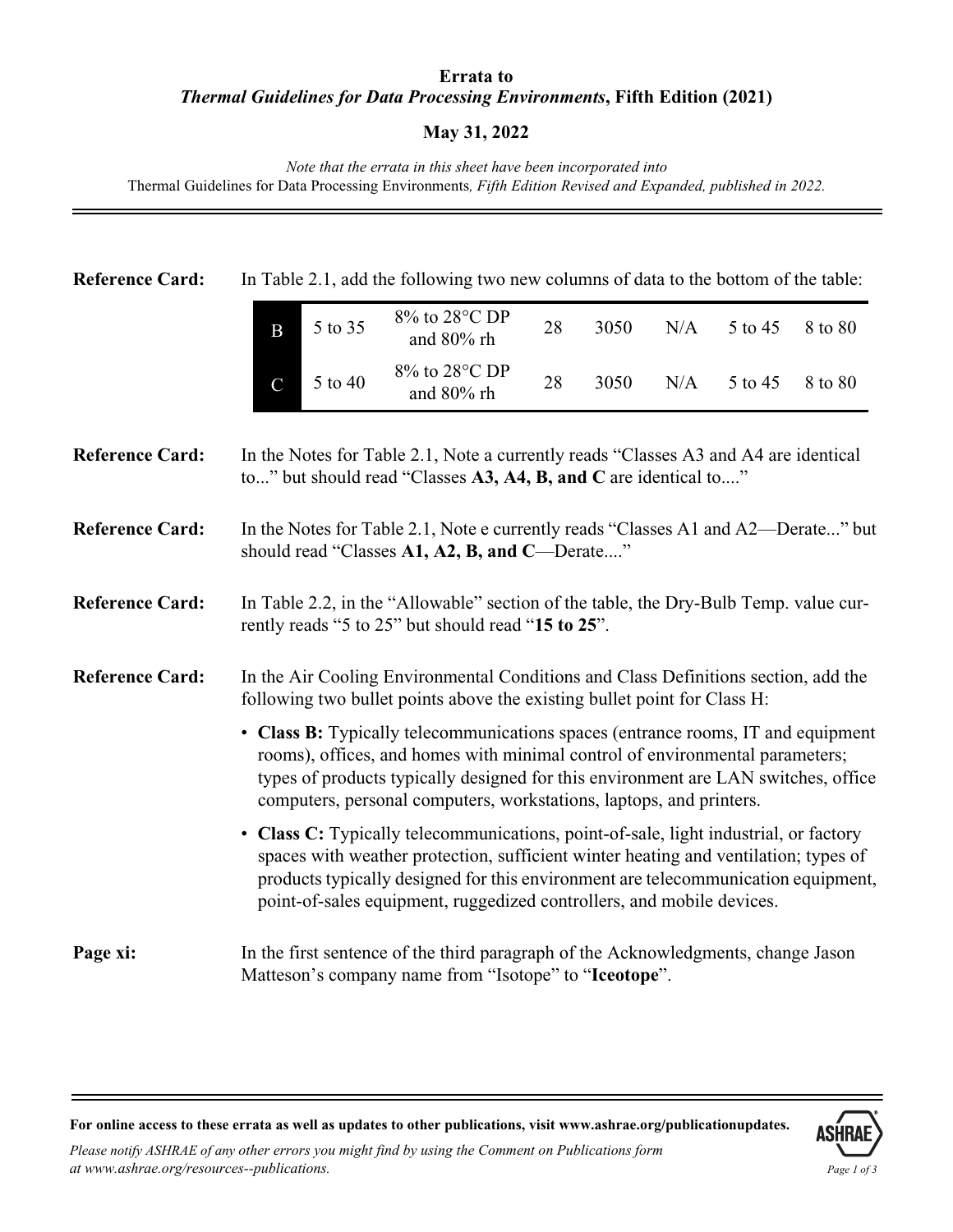| Page 4:  |                                                                                                                                                                                                                                                                                                                               |           | In the second paragraph under Section 1.3, the middle line currently reads "air-cool-<br>ing environmental classes A1, A2, A3, A4, and" but should read "air-cooling envi-<br>ronmental classes A1, A2, A3, A4, <b>B, C</b> , and"                                                                                                        |      |        |     |         |                   |
|----------|-------------------------------------------------------------------------------------------------------------------------------------------------------------------------------------------------------------------------------------------------------------------------------------------------------------------------------|-----------|-------------------------------------------------------------------------------------------------------------------------------------------------------------------------------------------------------------------------------------------------------------------------------------------------------------------------------------------|------|--------|-----|---------|-------------------|
| Page 15: |                                                                                                                                                                                                                                                                                                                               |           | In Table 2.1, add the following two new columns of data to the bottom of the table:                                                                                                                                                                                                                                                       |      |        |     |         |                   |
|          | B                                                                                                                                                                                                                                                                                                                             | 5 to 35   | 8% to 28°C DP<br>and 80% rh                                                                                                                                                                                                                                                                                                               | 28   | 3050   | N/A | 5 to 45 | 8 to 80           |
|          | $\overline{C}$                                                                                                                                                                                                                                                                                                                | 5 to 40   | 8% to 28°C DP<br>and 80% rh                                                                                                                                                                                                                                                                                                               | 28   | 3050   | N/A | 5 to 45 | 8 to 80           |
| Page 16: |                                                                                                                                                                                                                                                                                                                               |           | In the Notes for Table 2.1, Note a currently reads "Classes A3 and A4 are identical<br>to" but should read "Classes A3, A4, B, and C are identical to"                                                                                                                                                                                    |      |        |     |         |                   |
| Page 16: | In the Notes for Table 2.1, Note e currently reads "Classes A1 and A2—Derate" but<br>should read ""Classes A1, A2, B, and C—Derate"                                                                                                                                                                                           |           |                                                                                                                                                                                                                                                                                                                                           |      |        |     |         |                   |
| Page 17: |                                                                                                                                                                                                                                                                                                                               |           | In Section 2.2.1, add the following two bullet points below the existing bullet points:                                                                                                                                                                                                                                                   |      |        |     |         |                   |
|          | • Class B: Typically telecommunications spaces (entrance rooms, IT and equipment<br>rooms), offices, and homes with minimal control of environmental parameters;<br>types of products typically designed for this environment are LAN switches, office<br>computers, personal computers, workstations, laptops, and printers. |           |                                                                                                                                                                                                                                                                                                                                           |      |        |     |         |                   |
|          |                                                                                                                                                                                                                                                                                                                               |           | • Class C: Typically telecommunications, point-of-sale, light industrial, or factory<br>spaces with weather protection, sufficient winter heating and ventilation; types of<br>products typically designed for this environment are telecommunication equipment,<br>point-of-sales equipment, ruggedized controllers, and mobile devices. |      |        |     |         |                   |
| Page 22: |                                                                                                                                                                                                                                                                                                                               |           | In Table 2.2, in the "Allowable" section of the table, the Dry-Bulb Temp. value cur-<br>rently reads "5 to 25" but should read "15 to 25".                                                                                                                                                                                                |      |        |     |         |                   |
| Page 84: |                                                                                                                                                                                                                                                                                                                               |           | In Table B.1, add the following two new columns of data to the bottom of the table:                                                                                                                                                                                                                                                       |      |        |     |         |                   |
|          | B                                                                                                                                                                                                                                                                                                                             | 41 to 95  | 8% to 82.4°F DP<br>and 80% rh                                                                                                                                                                                                                                                                                                             | 82.4 | 10,000 | N/A |         | 41 to 113 8 to 80 |
|          | $\mathcal{C}$                                                                                                                                                                                                                                                                                                                 | 41 to 104 | 8% to 82.4°F DP<br>and 80% rh                                                                                                                                                                                                                                                                                                             | 82.4 | 10,000 | N/A |         | 41 to 113 8 to 80 |
| Page 85: |                                                                                                                                                                                                                                                                                                                               |           | In the Notes for Table B.1, Note a currently reads "Classes A3 and A4 are identical<br>to" but should read "Classes A3, A4, B, and C are identical to"                                                                                                                                                                                    |      |        |     |         |                   |